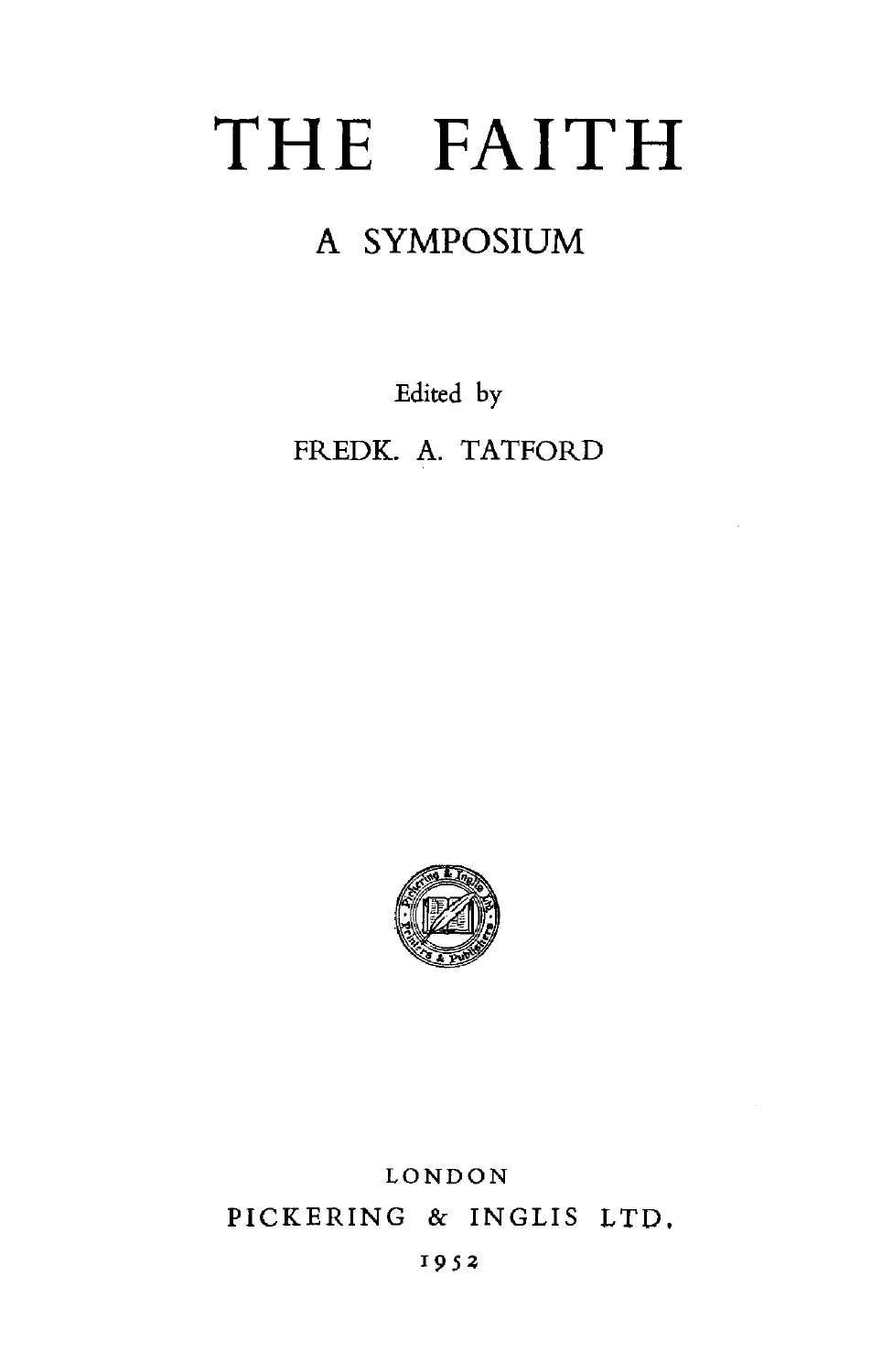PICKERING & INGLIS LTD. 29 Ludgate Hill, London, E.C.4. 229 BOTHWELL STREET, GLASGOW, C.2. Fleming H. Revell Company, 316 Third Avenue, Westwood, New Jersey Home Evangel, 418 Church Street, Toronto

 $\lambda$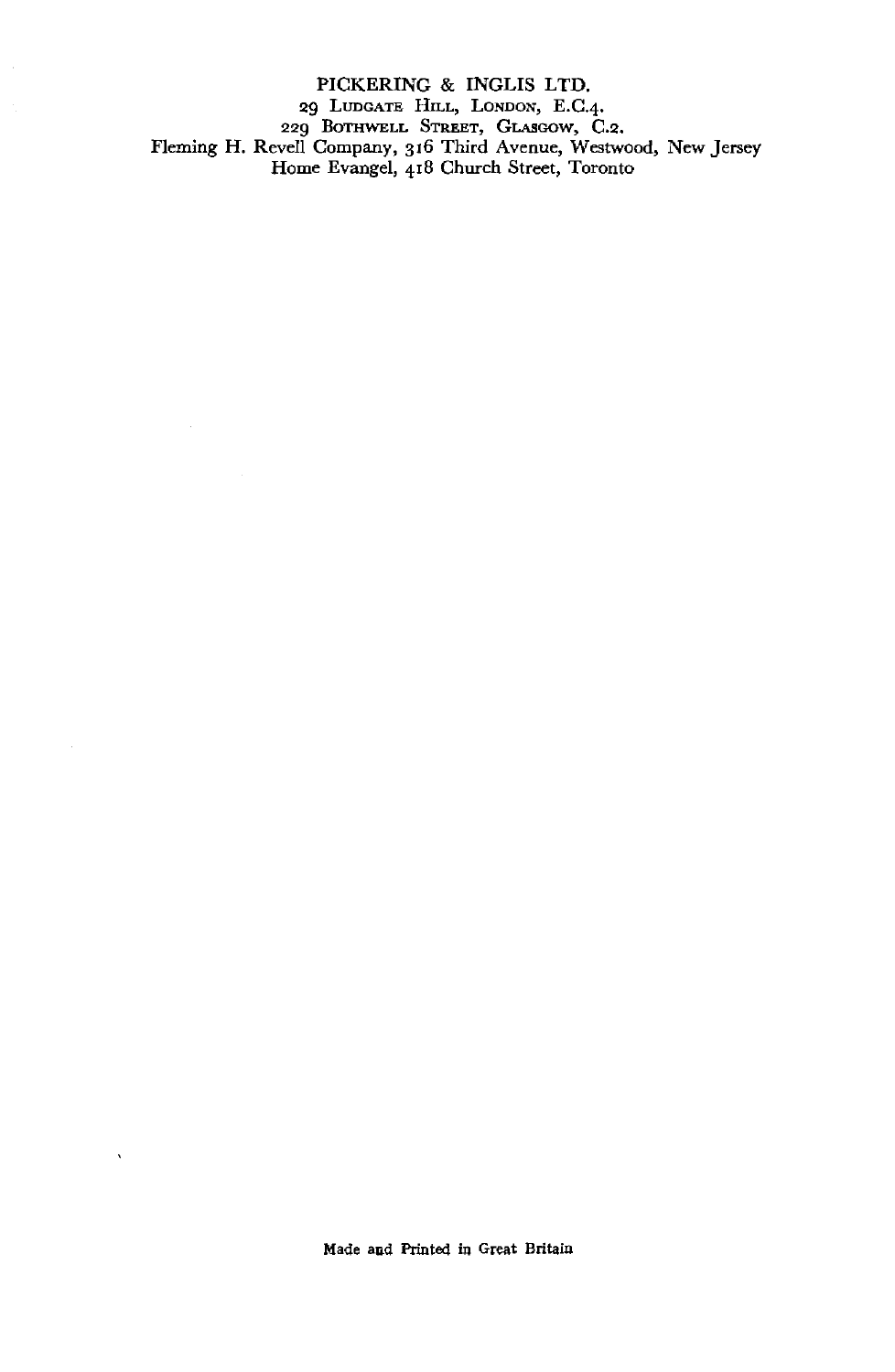#### CHAPTER II

### The Scriptures

#### F. F. BRUCE

THREE hundred years ago the Assembly of Divines at Westminster introduced their best-known summary of Christian doctrine, the *Westminster Shorter Catechism,* with the following three propositions: (1) 'Man's chief end is to glorify God, and to enjoy Him for ever'; (2) 'The Word of God, which is contained in the Scriptures of the Old and New Testaments, is the only rule to direct us how we may glorify and enjoy Him'; (3) 'The Scriptures principally teach what man is to believe concerning God, and what duty God requires of man.'

If it be true, as these three propositions declare, that the Bible is the only means by which we can know and achieve the true purpose of our being, then no special argument is needed to justify giving a statement of the Bible's authority a prominent place in a symposium on the Christian faith. For the Holy Spirit speaking through the Bible is acknowledged by us, in common with all heirs of the Protestant Reformation, as the supreme judge by whom all questions of doctrine are to be adjudicated, and as the only infallible rule of faith and practice.

It might have been expected *a priori* that if God wished to communicate a knowledge of His will and character to men He might have done so in a series of propositions. But in fact He has not done so. We may draw up statements of doctrine and confessions of faith, article by article in logical sequence, and base them firmly on the Bible; but the Bible itself does not take this form.

At first glance, the Bible is seen to fall into two parts of unequal length, known respectively by the not very illuminating names of the Old Testament and the New Testament. But if for the misleading word Testament we substitute the word Covenant,1

<sup>.</sup> 1 Gk. *diatheke* may mean either 'covenant' or 'testament.' In early Latin Christian literature it was represented by both *instrnmentum* and *testamentum,* but the rendering that prevailed was *testamentum,* whence 'testament' became the regular equivalent of *diatheke* in English.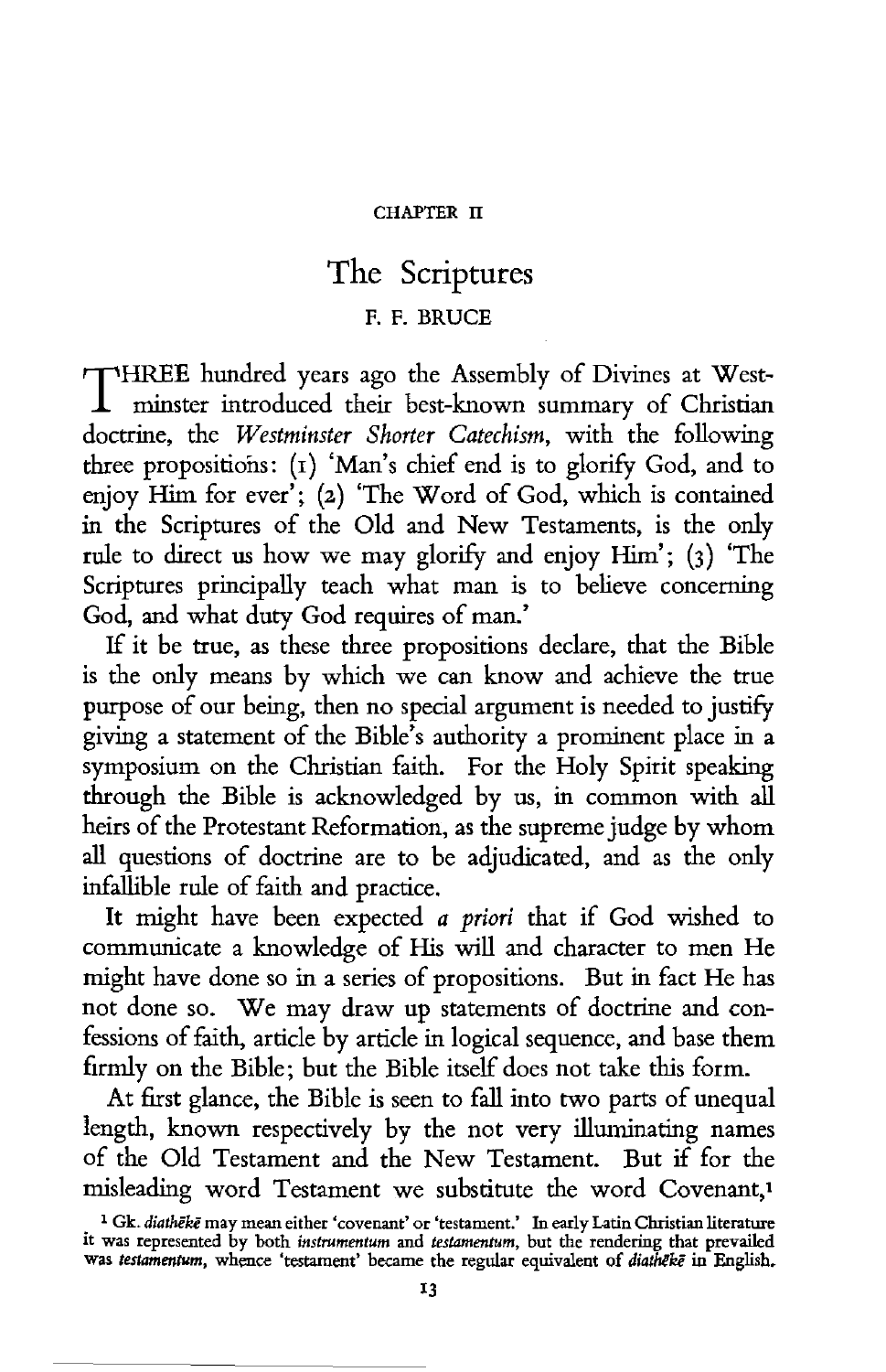and then think of the Bible as divided into the Books of the Old Covenant and the Books of the New Covenant, we shall come to a much closer realization of what the Bible is. It is, in fact, a record of God's revelation of Himself among men, culminating in the incarnation, death and exaltation of Jesus Christ His Son, and intimately bound up with the relations established by God with His covenant-people-the nation of Israel in earlier times, and the Christian community in the new age which was inaugurated by Christ. There is an organic unity between these two groups of people, in that Jesus (who is the very embodiment of God's revelation) is both Israel's Messiah and Head of the Christian Church, while His first followers represent both the last faithful remnant of the old covenant-people and the nucleus of the new covenantpeople.

Professor A. M. Hunter, in his book *The Unity of the New Testament,* finds that this unity consists in the fact that the New Testament tells the story of God's salvation, in relation to the Bringer of salvation, the way of salvation, and the heirs of salvation. And this is equally true of the Bible as a whole. 'Holy Scripture containeth all things necessary for salvation,' runs the sixth of the Thirty-nine Articles. It does not contain all things necessary (say) for a knowledge of the physical universe (although it insists that the physical universe is itself the work of God and a witness to His everlasting power and divinity: cf. Rom. I. 20); but then that was not the object for which the Biblical revelation was given. It was given to fallen humanity in order that we might come to know God as a just God and a Saviour. And God revealed Himself thus by personally intervening in the course of human history through mighty acts which declared His nature and His will, and which found their consummation in the accomplishment of the world's redemption through the crucifixion and resurrection of Christ.

The Bible therefore begins by telling of the preparation of the world for the emergence of a chosen people with whom God entered into an intimate covenant-relationship in order that they might know Him personally and communicate His knowledge to other nations. This nation (the Bible goes on to narrate) He redeemed for Himself in the mighty events of their deliverance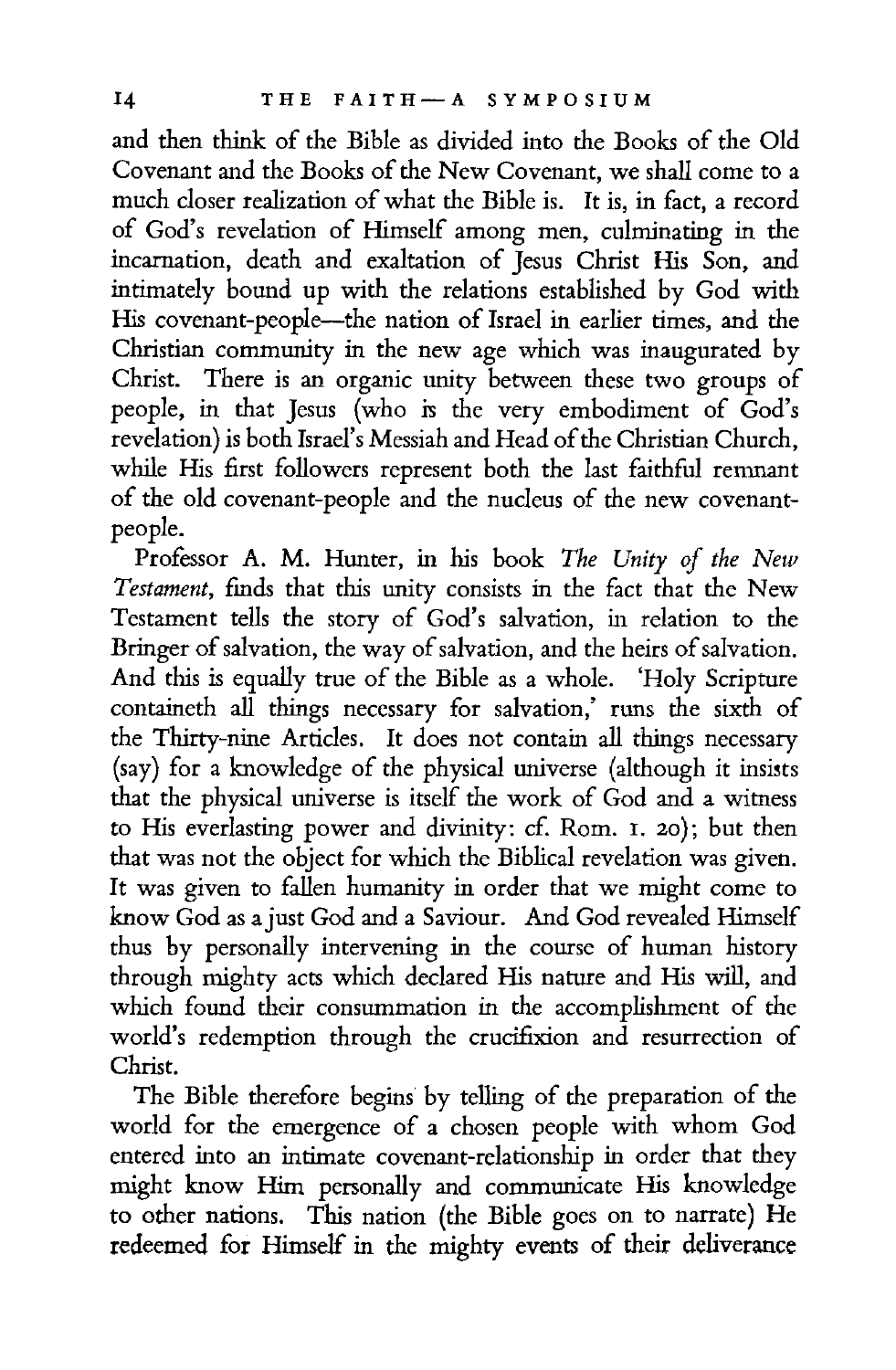from Egypt and their entry into Canaan, and in spite of their general unfaithfulness to the terms of His covenant He dealt with them in mercy and judgment, preparing the way for the advent on earth of His Son, Who on the human plane was to be born of that nation. To them also from time to time He sent His messengers, from Moses, their first lawgiver, through Samuel and all the prophets. These men interpreted to them the significance of God's mighty self-revealing acts, and taught them the knowledge of His will in further ways, interpreting from the divine angle the events of their own time and pointing forward also to the time when God would fulfil His promises to them by sending the Messiah-Saviour. In the words of the prophets, then, God revealed Himself as well as in His mighty acts; and it is worth noting that in the Hebrew Bible most of the historical books of the Old Testament are enumerated among the prophetical books equally with the books which directly record the words of the prophets. The history of Israel in the Old Testament is told from the prophetic viewpoint. History and prophecy alike are recorded with a forward-looking view. The prophets, who were the authors of histories and prophecies alike, composed both under the inspiration of God with a view to that day of fulfilment of which they were dimly aware when they predicted, as Peter puts it, 'the sufferings of Christ and the subsequent glory' (1 Peter I. 11, R.s.v.). <sup>1</sup>

The Old Testament is indispensable for a proper understanding of the New, but it cannot be understood itself except in the light of the New. Emil Brunner has compared the Old Testament to the first half of a sentence and the New Testament to the second half; each half requires the other and both are necessary for the meaning of the whole sentence. The mighty deeds and prophetic words by which God made Himself known to Israel, and which have been recorded for our learning in the Old Testament, were the earlier stages in a series of deeds and words which were destined to be summed up in the deeds and words of Christ. And as the Old Testament is the record of the preparatory revelation, the New Testament is the record of the fulfilment in Christ. The mighty deeds of God wrought through Christ are His supreme revelation to men: in them His salvation, concerning which the

lR.S.V.-American Revised Standard Version, 1946,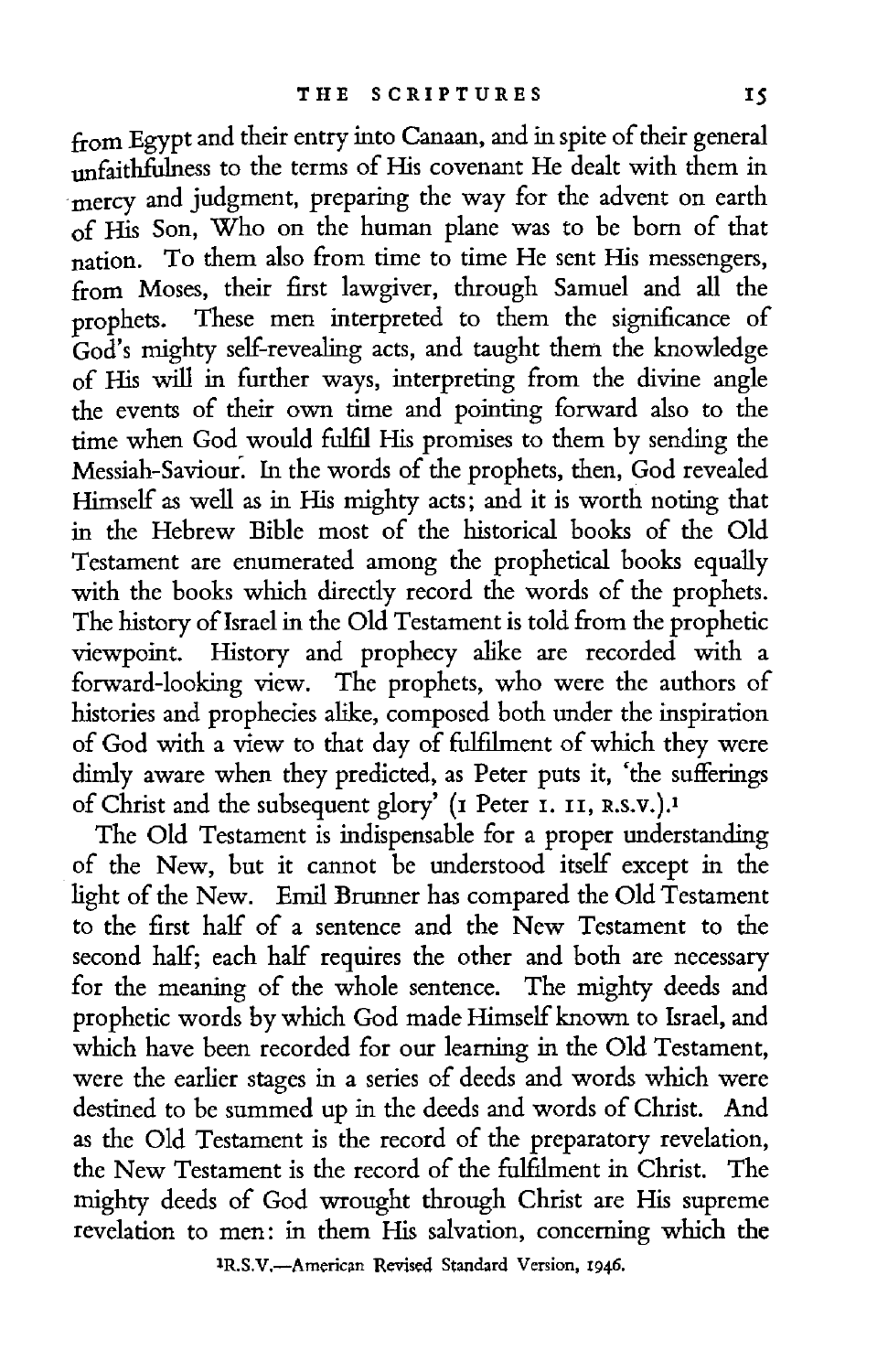prophets inquired and searched diligently, has been brought near. And in the words of Christ we have the message of 'a prophet mighty in deed and word' (Luke 24. 19 }, who was more than simply the last of the series of Israel's prophets, being Himself the One of whom the prophets spoke and the One whose Spirit spoke through them. They *uttered* the word of God; He *is* the Word of God. They said, 'Thus saith *the Lord';* but He said, 'I say unto you.' He is the One to whom law and prophecy bear witness; at His advent they recede, for in Him their witness is completed. Moses and Elijah conversed with Him on the holy mount touching His coming decease at Jerusalem-that greater Exodus of which the Exodus of Moses' day was a foreshadowing, just as the redemption associated with the blood of the paschal lamb pointed forward to the cosmic redemption achieved when Christ our Passover was sacrificed for us. Then, having conversed with Him thus and crowned their witness to His glory, Moses and Elijah disappeared into the cloud, which passed to reveal to the disciples no man save Jesus only. For He is the sum and substance of Old Testament revelation (Luke 9. 28-36. The Gk. word translated 'decease' in verse 31 is *exodos.* The subject discussed on the holy mount was the subject which had formed the burden of O.T. Scripture).

The story of 'all that Jesus began both to do and to teach' (Acts I. I) was the burden of the apostolic testimony after His ascension. The apostolic preaching *(kerygma)* was the good news of God's saving activity in the passion and triumph of His Son; the apostolic teaching (didache) which was imparted to those who had believed the good news was based on the teaching of Jesus Himself.

But He told His disciples plainly that while He was with them on earth He could not teach them all that they needed to know. The great saving events themselves had to take place before they would be able to receive all that He desired to teach them. And for this purpose, among others, He sent them His Spirit. On the eve of His betrayal He promised His disciples that after His departure from them He would send His *alter ego,* the Holy Spirit, to bring to their remembrance all that He Himself had told them; to guide them into all the truth, and to show them things to come Qohn 14. 26; 16. 12-14). While these promises are not restricted to any one generation of His followers, they found a special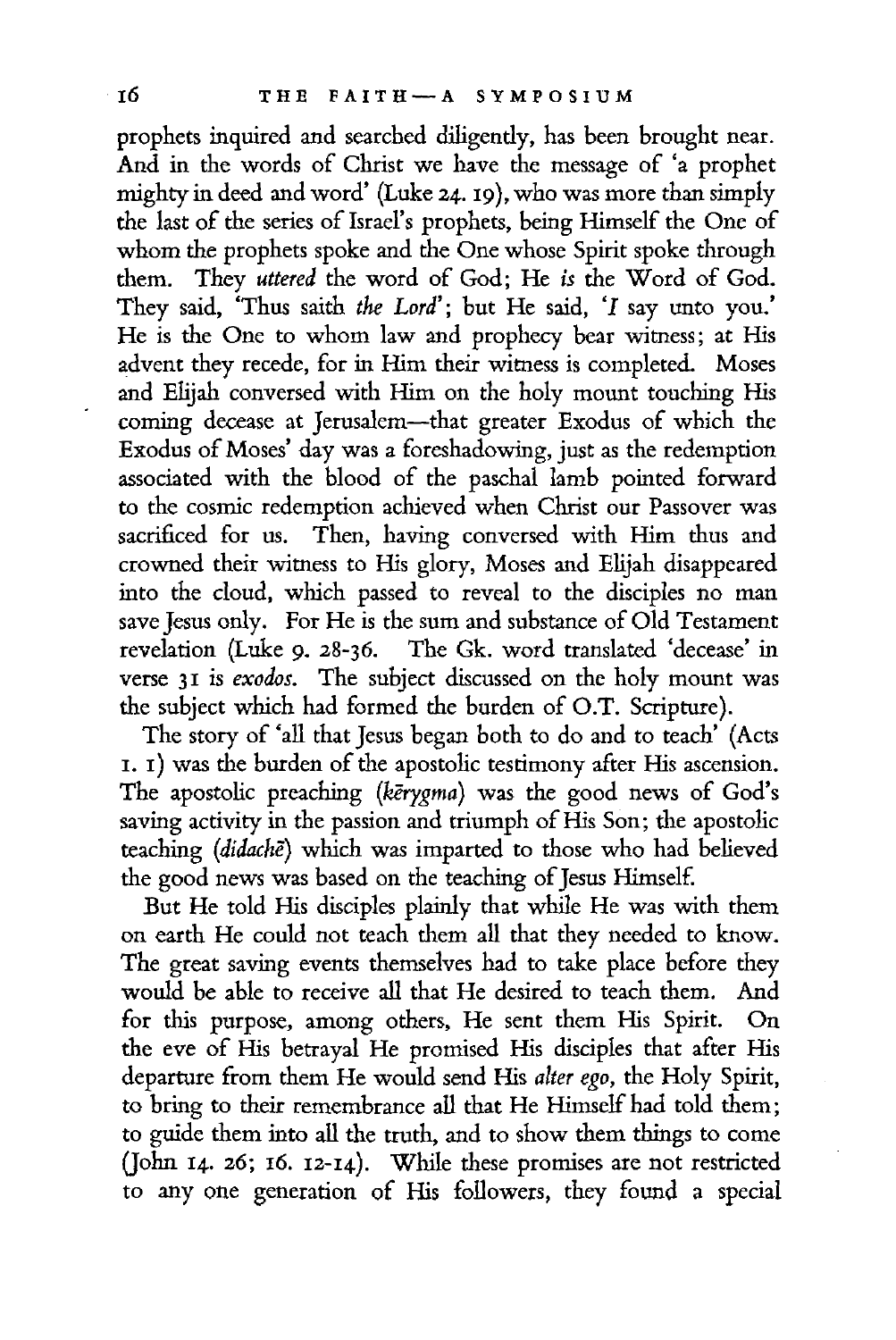fulfilment in the first generation, and as a result of this special fulfilment we have the Books of the New Covenant. Our New Testament is the written deposit of the apostles' witness to Christ-their narration both of the events which accompanied and followed His coming into the world, and of all that He taught, including not only what He began to teach them in the days of His flesh, but also what He continued to teach them later from heaven by His Spirit. 'The testimony of Jesus is the spirit of prophecy' in Old Testament and New Testament alike (Rev. 19. IO: 'The Spirit of prophecy is the Spirit of Jesus, Who must needs testify of Jesus.'-H. B., Swete, *in loco*). The prophets of Old Testament times testified to Him in advance; the apostles in New Testament times testified to Him as the One whom they had seen and heard and touched-the incarnate Word of life. The prophets knew but dimly the circumstances under which their words would be fulfilled (1 Peter 1. 10-12); the apostles, who lived at the time of their fulfilment, spoke unhesitatingly as those upon whom the end of the ages had come: 'This is that which was spoken by the prophet' (Acts 2. 16).

If we ask how the Holy Spirit so controlled those prophets and apostles as to give their words the unique quality of inspiration which they possess, we must answer in the opening words of the Epistle to the Hebrews, 'in many and various ways' (Heb. 1. 1, R.s.v. The words so translated, Gk. *polymeros kai polytropos,* are the first words of the Epistle). And in all the variety of these ways their individuality of thought and diction remained unimpaired. The paradox of Biblical inspiration has been well expressed in these words of Bishop Handley Moule:

'He who chose the writers of the Holy Scriptures, many men scattered over many ages, used them each in his surroundings and in his character, yet so as to harmonize them all in the Book which, while many, is one. He used them with the sovereign skill of Deity. And that skilful use meant that He used their whole being, which He had made, and their whole circumstances, which He had ordered. . . . He can take a human personality, made in His own image, pregnant, formative, causative, in all its living thought, sensibility and will, and can throw it freely upon its task of thinking and expression-and 2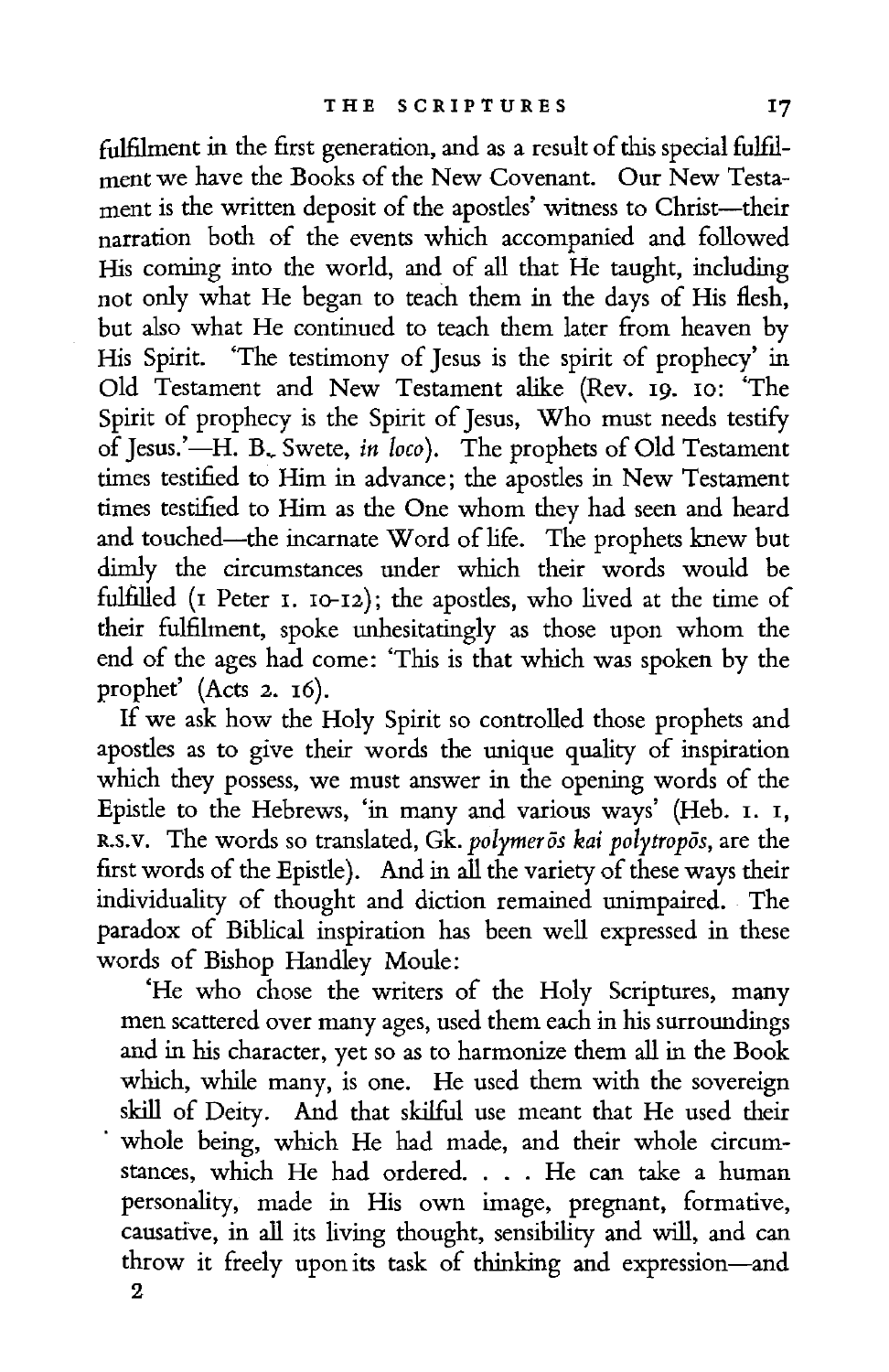behold, the product will be His; His matter, His thought, His exposition, His Word, living and abiding for ever' *(The Epistle of St. Paul to the Romans,* Expositor's Bible, 1893, pp. 7 £).

The Biblical writers were not mere penmen or secretaries; they were authors in the full sense of the word, yet authors under the overruling influence of God the Holy Spirit, the Primary Author. Divine control does not suppress a man's faculties and talents, but raises them to their highest capacity.

The Holy Spirit, who spoke through the prophets and who ind rivery opens, the spirit who is the same Spirit whom Jesus, after His ascension, bestowed upon His disciples to reveal to them more fully the things concerning Himself. And these things He also reveals to us as we read the witness of those men of old who spoke from God as they were borne along by the Holy Spirit. For the Holy Spirit is not only the Primary Author of Scripture, but also, in Abraham Kuyper's phrase, the Perpetual Author, continually speaking through the Word to the believing reader and unfolding fresh meaning from it. This abiding vitality is one of the outstanding evidences of the Bible's divine character. No one generation can exhaust its significance. It is as true in our day as in John Robinson's that 'the Lord has more truth yet to break forth out of His holy Word.'<sup>1</sup> Every Scripture, says the apostle (2 Tim. 3. 16), is 'God-breathed' (Gk. *theopneustos),* and just as Adam became a living soul when God breathed into his nostrils the breath of life (Gen. 2. 7), so the 'God-breathed' writings are also living, and life-giving as well. The Spirit who spoke in ancient days to and through the prophets and apostles still speaks to us through the written record of that revelation, saying, 'Hear, and your soul shall live.' In the Bible, therefore, we find not only what the Spirit said to the Churches of the first century, but what He is still saying to those of the twentieth. But what He says to us is in perfect harmony with what He said to them. 'The Holy Ghost,' as John Knox said to Queen Mary, 'is never contrarious to Himself' *(History of the Reformation in Scotland, ed. C.].* Guthrie, 1898, p. 280).

<sup>1</sup> From the address to the Pilgrim Fathers on the eve of their departure from Leyden in 1620, reported *in* D. Neal, *History* ef *the Puritans,* ii (1732), p. 129, on the *basis* of Edward Winslow's 1646 account, and frequently quoted since; see article 'John Robinson' in *Die• tionary of National Biography.*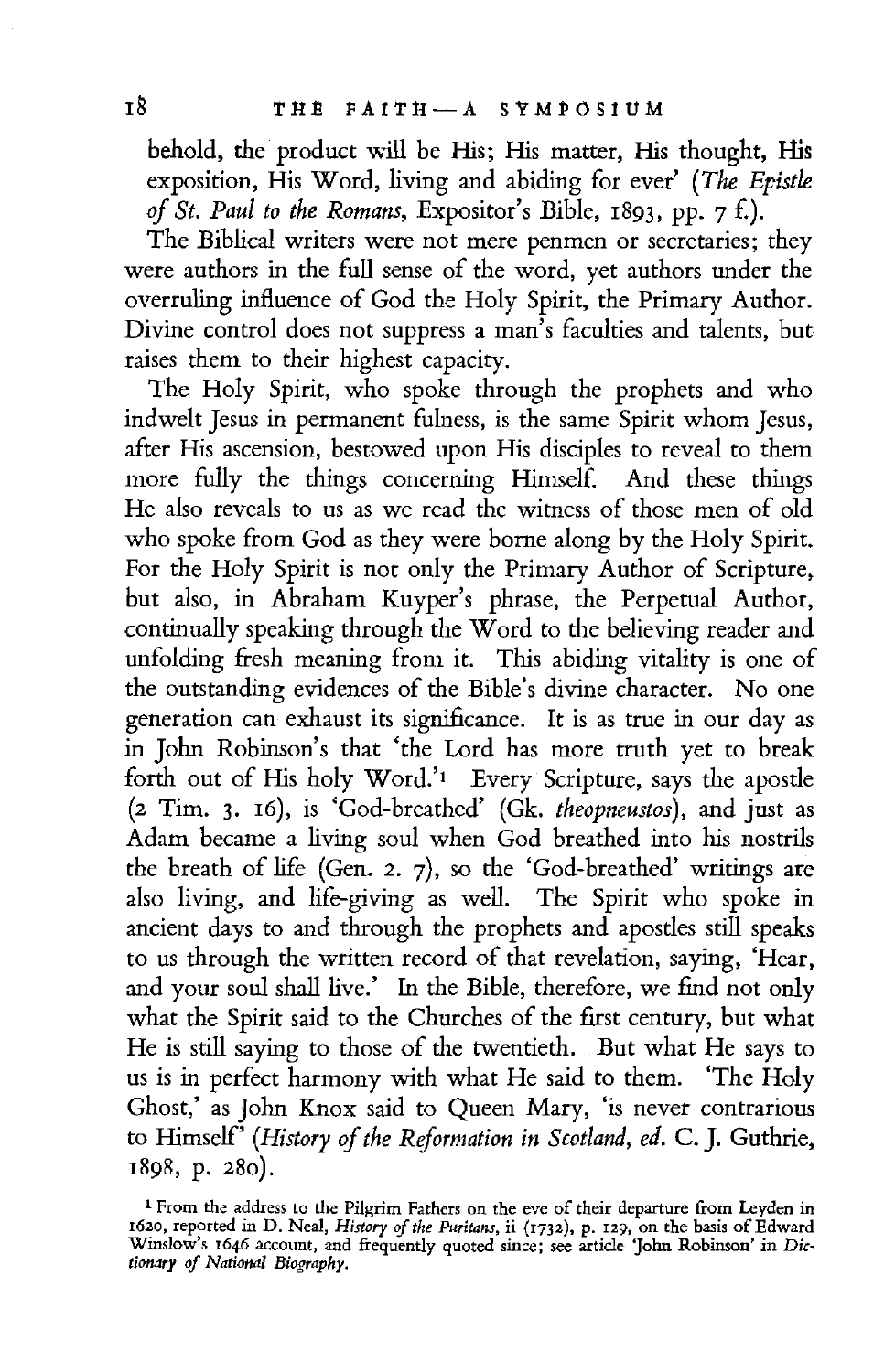The Scriptures, then, inspired and interpreted by the Holy Spirit, are the rule of faith, by which everything that is commended to our belief with regard to ultimate realities is to be tested. And as they are the rule of faith, so they are also the rule of practice, being 'profitable for teaching, for reproof, for correction, and for training in righteousness, that the man of God may be complete, equipped for every good work' (2 Tim. 3. 16 f., R.S.V.). But when we call the Bible the rule of faith and practice, we do not mean that any part of it can be taken and applied in this way, without regard to its context. The inspiration of the Bible does not imply that all the actions recorded in it, even those of good men, have the divine approval, or that all the words reported, even those of wise men, have the divine authority. Abraham's equivocation about his relationship to Sarah, for example, is not a model for us to imitate, nor is every argument of Job's friends an utterance of the Most High. There are many such deeds and words preserved in the Biblical narrative which are not part of God's revelation of Himself; they are, however, part of the context in which that revelation was given, and they were written down for our instruction.

Much harm has been caused by isolating parts of the Bible from the whole. All *Scripture* is the context in the light of which *any Scripture* is to be understood and applied; the earlier stages in the revelation appear in their true perspective when viewed in the context of the completed revelation in Christ. The Scriptures, in fact, cannot be properly interpreted or used apart from Christ and the testimony which they bear to Him. 'It is they,' He said Himself, 'that bear witness to Me' {John 5. 39, R.s.v.); and only by remembering that shall we be able to handle the Word of truth aright.

Holy Scripture, we believe, is sufficient for the purpose for which it was given-to teach us the way of salvation through faith in Christ and to show us how we ought to live as those who have received this salvation. Is it then immaterial whether it is accurate or not in other matters, which it touches incidentally: This question has been raised, for instance, with regard to questions of physical science and general history. In the former case, the relation of the creation narratives of Genesis to the ascertained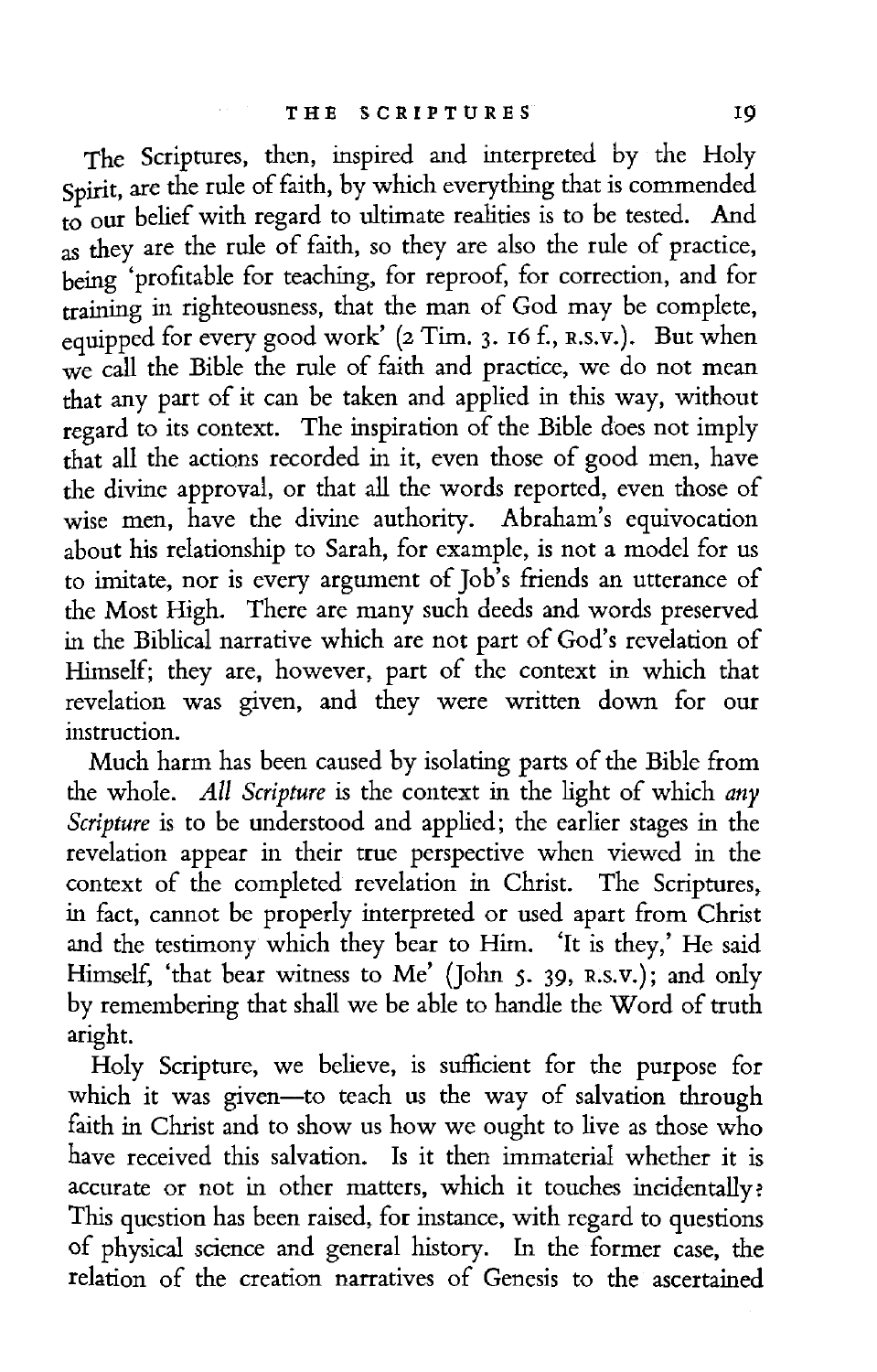conclusions of scientific research is still debated from time to time. It is obvious, at any rate, that the Biblical account of the origin of the world is notably free from the grotesque and polytheistic features which mark most ancient cosmogonies. That the *language* in which it records the beginning of things should differ from the language of modern science goes without saying. When the Biblical language on these matters is criticised as 'pre-Copernican,' one can only ask in wonder what else could be expected. Again, to imagine that we should expect (say) complete conformity between the creative days of the first chapter of Genesis and the geological order as commonly reconstructed nowadays would be to attribute to twentieth-century science a finality which no reputable scientist would wish to claim for it. The Genesis cosmogony has a dignity all its own; and if we could go back through time to the birth of the world we should fmd ourselves passing in reverse through stages not dissimilar to those successively described in the first chapter of the Bible. It is noteworthy, too, that the origins of matter, life and mind, for which no satisfactory explanation has yet been given by scientific investigation, are all three ascribed in the Genesis narrative to the creative act of God. (This is not to say that God's creative power must be sought only in the gaps unbridged as yet by scientific discovery-gaps which may be closed in our faces to-morrow. 'His tender mercies are over all His works,' and His activity extends continuously throughout all space and time.) Above all, these opening verses of the Bible have their chief value for us in that they emphasize that the God of the Bible, who in the fulness of time sent forth His Son, is the Maker of heaven and earth, and that the race of men, in which the Son of God in due course became incarnate, was in the beginning created in God's image and after His likeness.

As for the historical element which bulks so largely in the Bible, it is.particularly important to know how far we can regard it as a trustworthy account of events that really happened, for the simple reason that the Bible represents God as a God who has revealed Himself in history. Our faith is an historical faith; it is based on something which God is said to have done at a particular point in time, when 'Jesus Christ, His only Son, our Lord . . . suffered under Pontius Pilate.' People who say that the Christian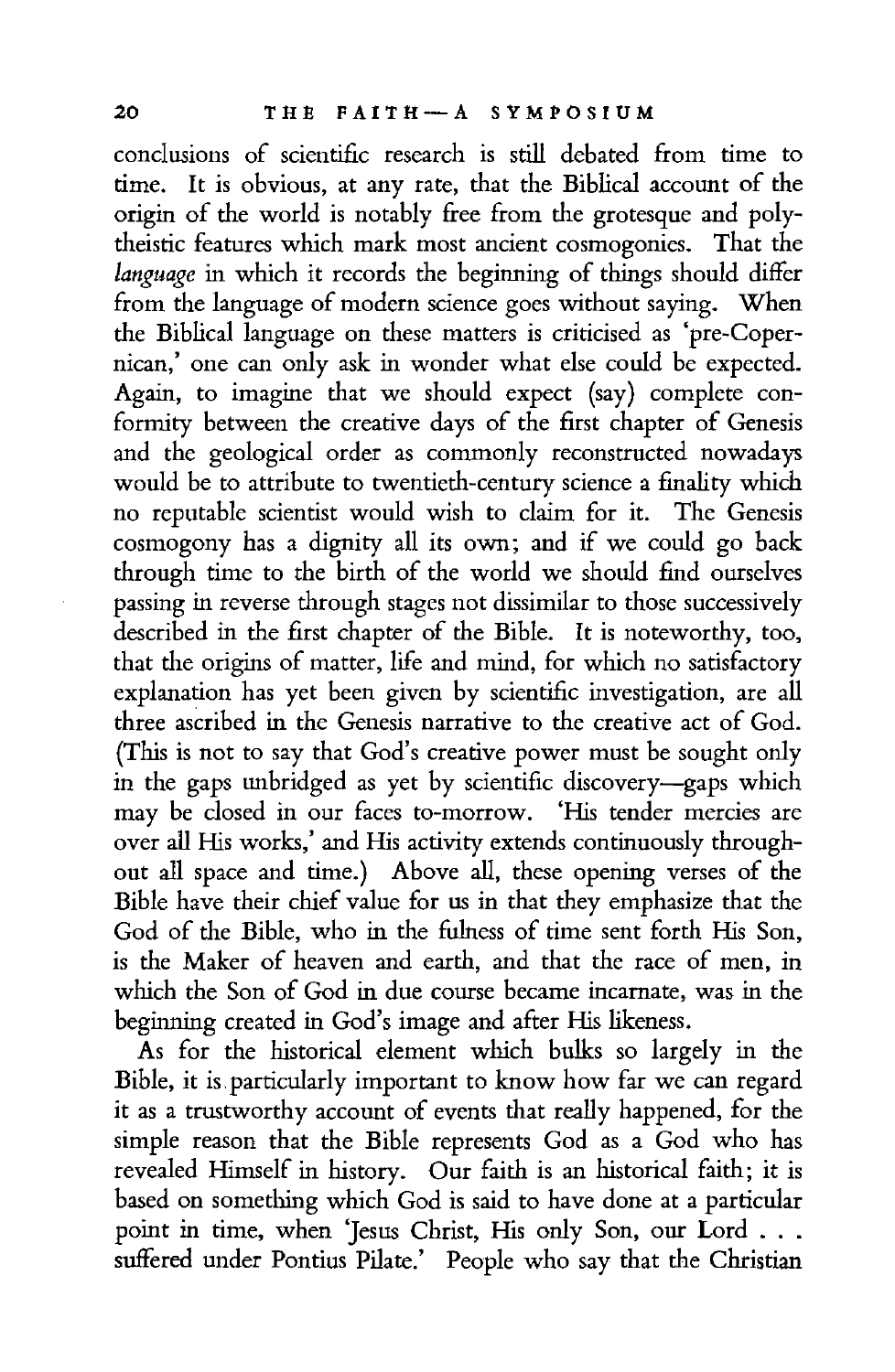religion would not be greatly affected even if it could be proved that Jesus Christ never lived are not talking about a religion of which the Bible knows anything.

There is one event above all others where the supernatural claims of Christianity are so interwoven with the historical process that, if once the historicity of that event is established, the whole of Christianity is logically established at the same time; whereas, if that event could be proved unhistorical, the whole fabric of the Gospel would collapse. That event is the resurrection of Christ. Some theologians regard this as a purely 'theological' event which cannot be proved by historical evidence but must be received by faith alone; others characterize it as a 'myth' (in the proper and not the popular sense of the word) which embodies certain eternal values. But these conceptions of the nature of Christ's resurrection are quite inadequate to convey the true significance of that event, and fall far short of the way in which it is presented in the earliest apostolic preaching. The apostles, who claimed to be eye-witnesses of their Lord's resurrection, described it as something that really happened, and they appealed to the recognized laws of evidence in support of their claim. The circumstances of the event were so public in character that the resurrection narratives of the New Testament lend themselves particularly well to examination of this kind; and we should welcome the closest scrutiny of the record, as the apostles themselves did, by the severest canons of literary and historical criticism. The apostles staked everything on the reality of this event-not only the truth of the message they preached but life itself. And indeed, the more the whole matter is sifted, the more convincingly does it appear that the only account which satisfies all the evidence is the account which the Bible gives-that Jesus of Nazareth, who died on the cross, returned to life the third day thereafter.

But if this is so, the other supernatural features in the Bible story present no great problem. The resurrection is presented as the crowning instance of God's mighty self-revealing works; no reader need be stumbled by the presence of the miraculous in the record of those works once he has accepted the truth of this supreme miracle.

The whole Biblical record, in fact, responds astonishingly well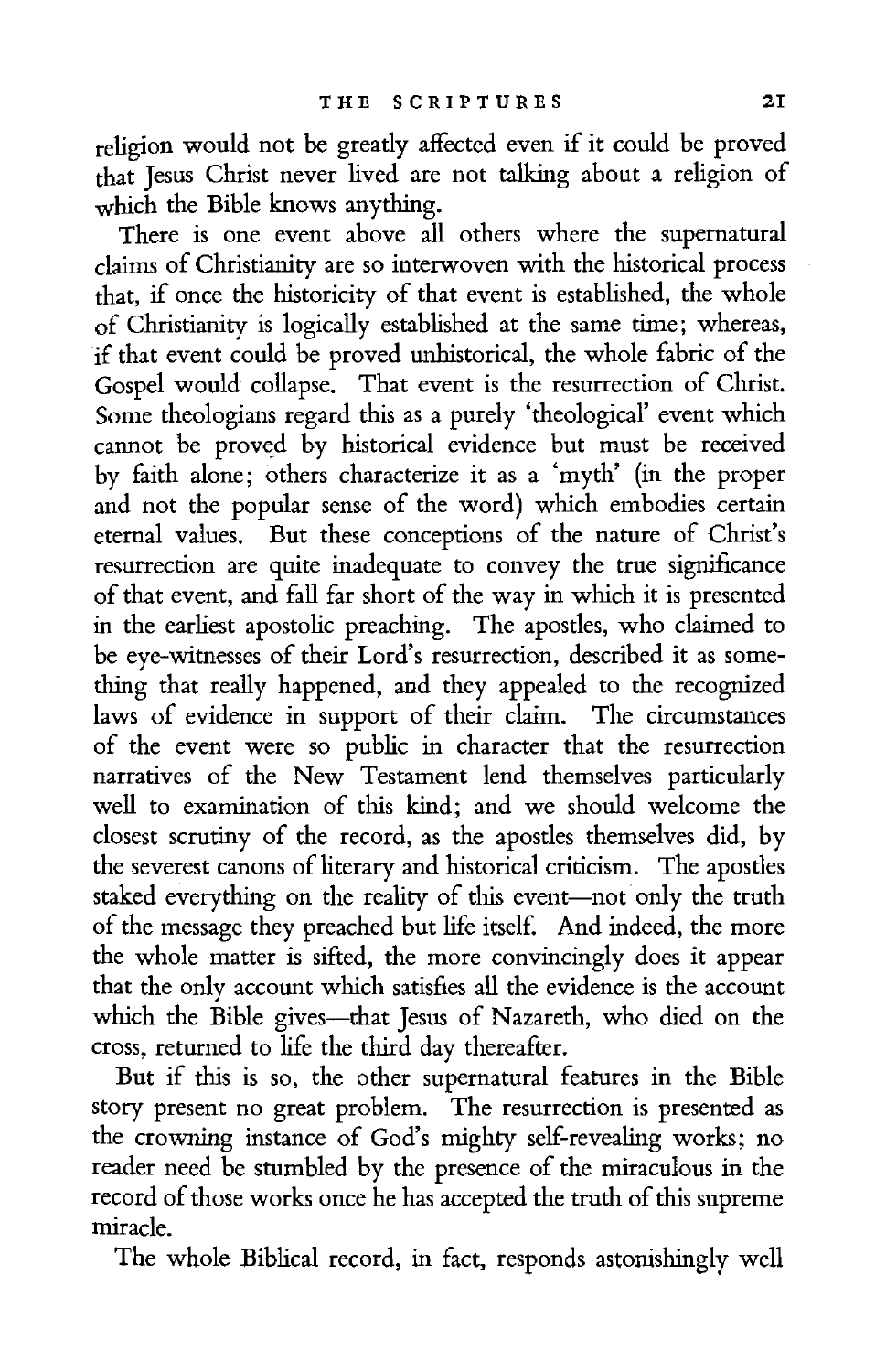to historical research. We grant that the presentation and proportion of Biblical history differ from those of ordinary history, in view of the distinctive purpose for which Biblical history was written. But Biblical history has had an ever-increasing flood of new light thrown upon it in recent years, mainly from archæological and similar research, and while such research is in the nature of things incapable of confirming the details of the narrative, it does confirm the general picture which the Bible gives us of Near Eastern history, from the first century A.D. back to the fourth millennium B.c., to the picture of antediluvian civilization which we find at the end of the fourth chapter of Genesis.<sup>1</sup>

We welcome all the help which can be given in these ways to the understanding of the Scriptures. We shall appreciate the Biblical record all the more for being able to read it against its contemporary background. While it has a message for every age, we shall be all the better able to learn its message for our own age by seeing the various parts in the light of the age in which each appeared. We wish to be as sure as possible, too, of the faithful transmission and translation of the original text, and we highly value the selfless labours that so many have expended on these important matters. We acknowledge that historical, philological and textual studies have a necessary and honourable place by way of introduction to the exegesis of the Scriptures. It is all to the good that studies like these should throw light on the sacred narrative and help to dispel difficulties which for some readers appear to stand in the way of their accepting the Biblical testimony. But it is not by these means that the real authority of the Bible is established.

God is His own interpreter; He also can best vindicate Himself. If God speaks, His word must he self-evidencing; we cannot suppose that He is dependent on anything other than His own authority to establish His word as being indeed His word. When the prophets spoke for God, the divine origin of their message

<sup>&</sup>lt;sup>1</sup> Cf. such a statement as this by W. F. Albright: "There can be no doubt that archæology has confirmed the substantial historicity of the Old Testament tradition' *(Archawlogy and the Religion* ef *Israel* [1941], p. 176). This confirmation *goes* back through patriarchal times, upon which a flood of light has been thrown in the last 25 years, to the Deluge and even<br>earlier; for archaeological evidence bearing on Gen. 4. 16-22 cf. J. G. Duncan, New Light<br>on Hebrew Origins (1936), pp. 15 ff. As reg to my little book, *Are the New Testament Documents Reliable?* (3rd ed., 1950),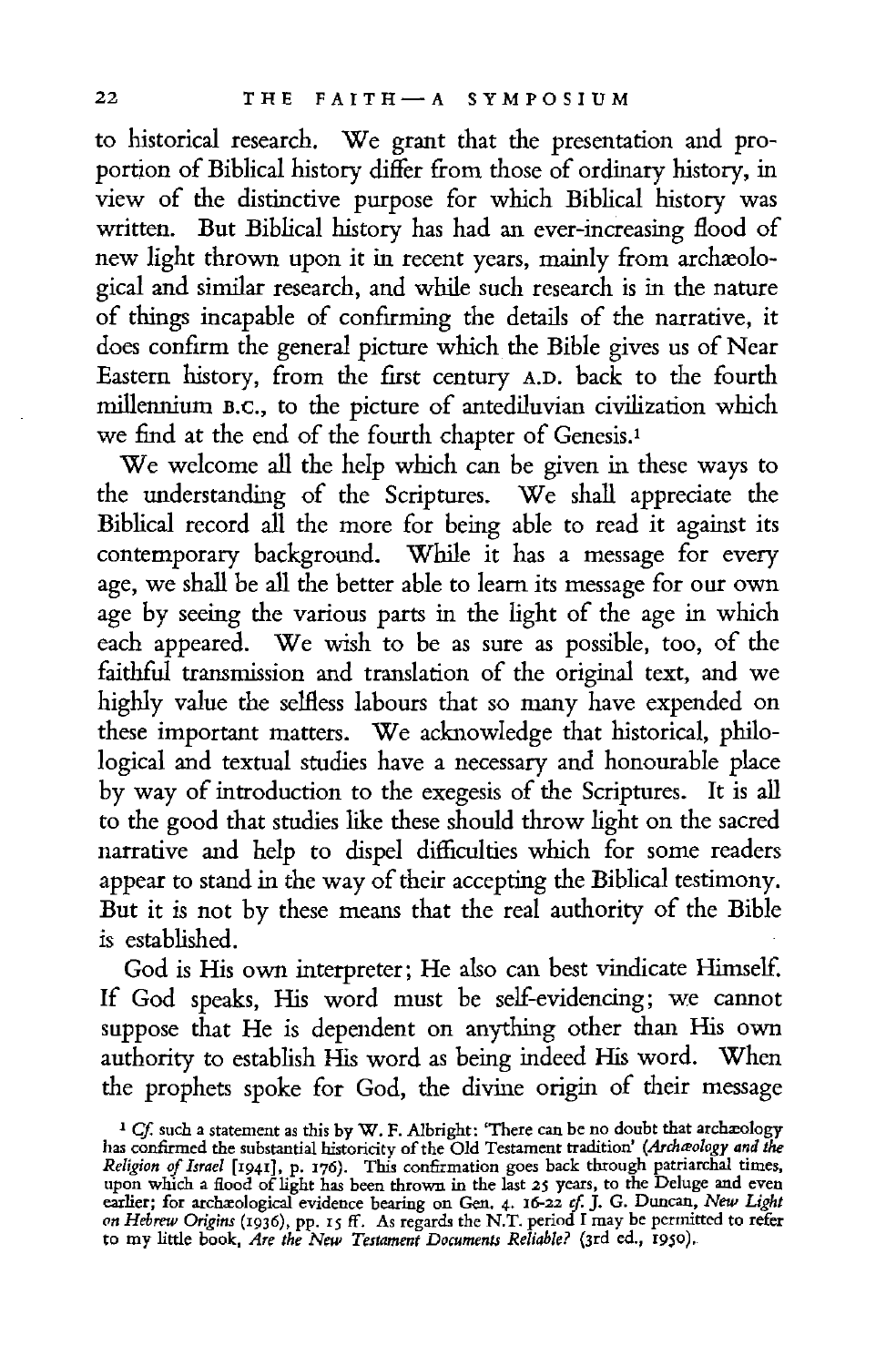was discerned by those who had the requisite spiritual capacity; when the apostles wrote, they challenged similar recognition in words such as these: 'If any one thinks that he is a prophet, or spiritual, he should acknowledge that what I am writing to you is a command of the Lord' (1 Cor. 14. 37, R.S.V.). The Spirit of God, under whose inspiration the words were first spoken or written, is the One who imparts the power to recognize in these words His word. The things of the Spirit of God are spiritually discerned (cf. 1 Cor. 2. 14), and one of the gifts of the Spirit is the ability to distinguish between spirits' (I Cor. 12. 10, R.S.V.). The Reformers, thus rightly maintained that the final and convincing proof of the divine authority and truth of Scripture is provided by the inward witness of the Holy Spirit. (Cf. Calvin's *Institutes,* I, vii. 4, 5.) The Spirit of God, that is to say, bears witness within the believing heart, with an assurance that no counter-argument can shake, that this is indeed His own word. This He does both in the individual believer (which is the justification of the Protestant insistence on the right and duty of private judgment) and in the believing community. It is plain that, in according unique recognition to the books of the New Testament canon, the early Christians were guided by a wisdom higher than their own. The test of canonicity is this testimony which the Spirit bears, within the Church, to the Scriptures as being His own word. This is as true in principle of the Old Testament canon as of the New Testament canon, but in the case of the Old Testament canon there is the further consideration that it is confirmed by the direct testimony, in word and practice, of our Lord and His apostles.

How right and appropriate, then, are the words which, in the British coronation ceremony, the Primate of All England uses when he gives the sovereign a copy of the Bible: 'Our gracious King; we present you with this Book, the most valuable thing that this world affords. Here is wisdom; this is the royal law; these are the lively oracles of God.'

We began with a quotation from the Westminster Divines. When these men drew up the *Westminster Confession of Faith* in 1647, they devoted their first chapter to the theme 'Of the Holy Scripture'; and that chapter is so admirable an embodiment of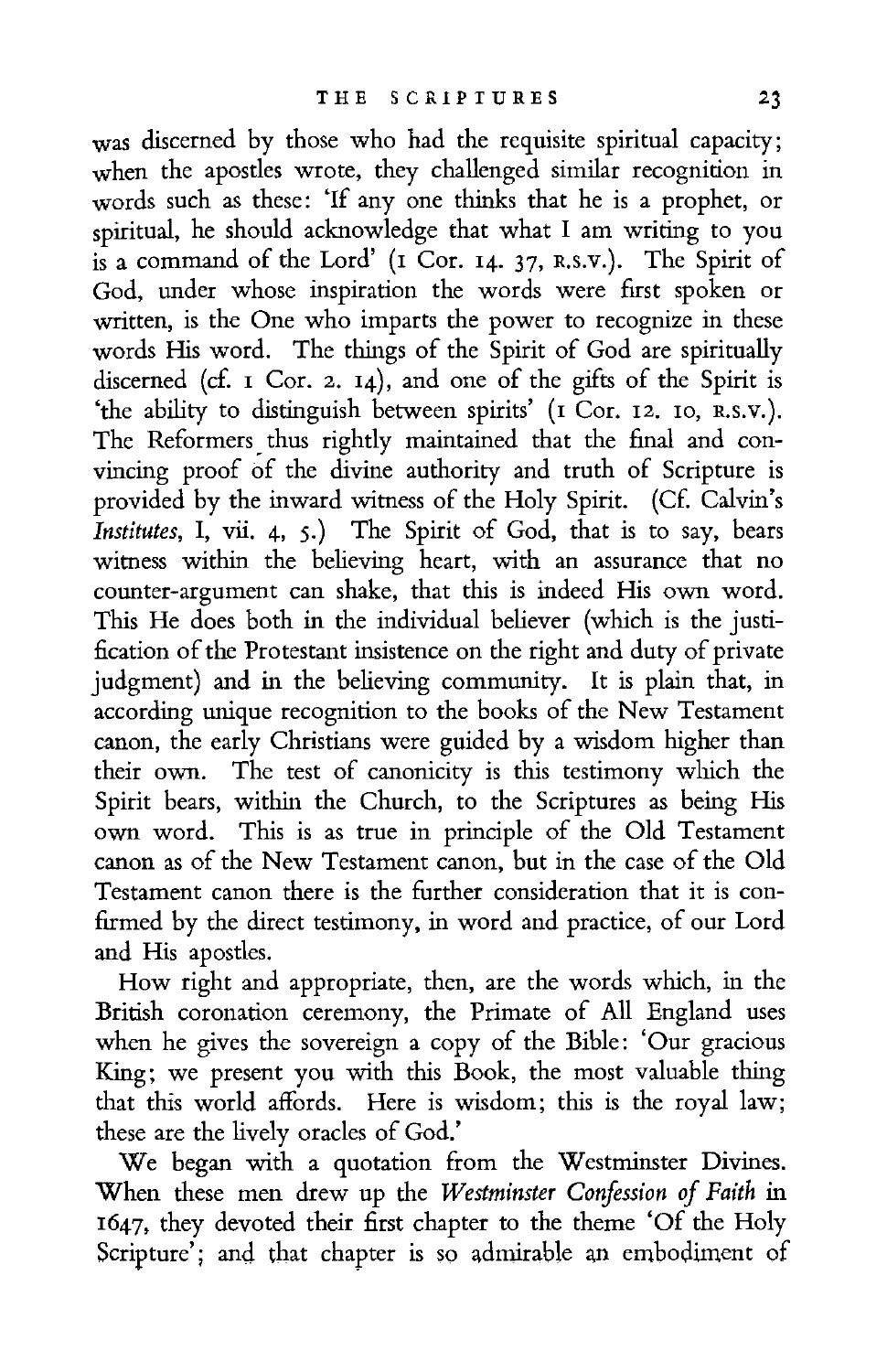'what oft was thought, but ne'er so well expressed' that we cannot conclude our own discussion of this subject in any better way than by reproducing its ten theses:

'1. Although the light of nature, and the works of creation and providence, do so far manifest the goodness, wisdom, and power of God, as to leave men inexcusable; yet they are not sufficient to give that knowledge of God, and of His will, which is necessary unto salvation: therefore it pleased the Lord, at sundry times, and in divers manners, to reveal Himself, and to declare His will unto His Church; and afterwards, for the better preserving and propagating of the truth, and for the more sure establishment and comfort of the Church against the corruption of the flesh, and the malice of Satan and of the world, to commit the same wholly unto writing; which maketh the holy scripture to be most necessary; those former ways of God's revealing His will unto His people being now ceased.

'2. Under the name of Holy Scripture, or the Word of God written, are now contained all the books of the Old and New Testaments, which are these [here follows a list of the *39* books of the Old Testament and the 27 books of the New Testament]. All which are given by inspiration of God, to be the rule of faith and life.

'3. The Books commonly called Apocrypha, not being of divine inspiration, are no part of the canon of the scripture; and therefore are of no authority in the Church of God, nor to be any otherwise approved, or made use of, than other human writings. <sup>1</sup>

'4. The authority of the holy scripture, for which it ought to be believed and obeyed, dependeth not upon the testimony of any man or church, but wholly upon God (who is truth itself), the author thereof; and therefore it is *to* be received, because it is the Word of God.

'5. We may be moved and induced by the testimony of the Church to an high and reverend esteem of the holy scripture; and

the heavenliness of the matter, the efficacy of the doctrine, the<br>
"The 'apocryphal' books never formed part of the Hebrew Bible, and were not treated<br>
as authoritative by our Lord and His apostles, as the books of the Heb Greek-speaking Christians, who probably did so because they found them in dose association with the O.T. books in the Septuagint version.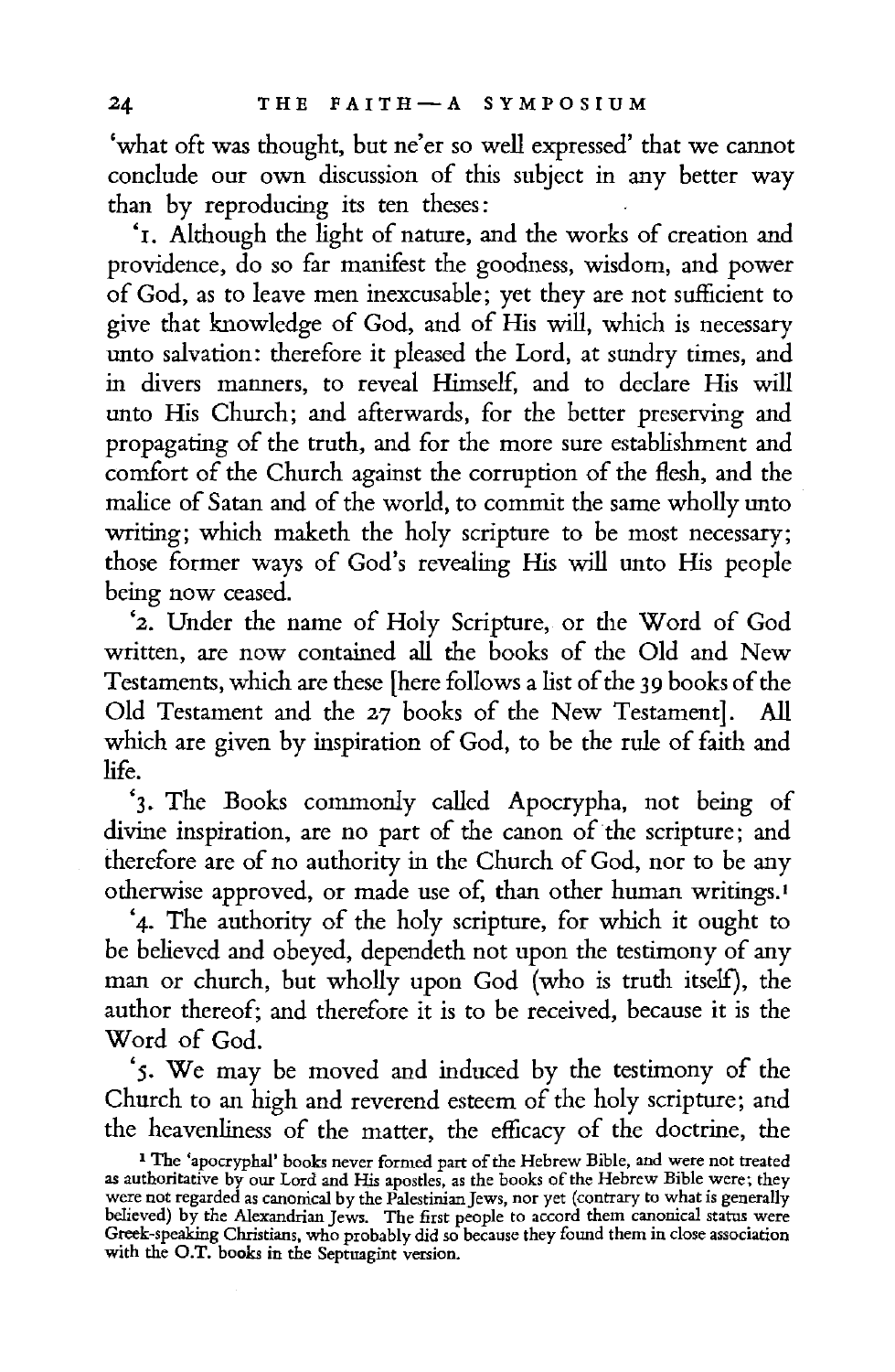majesty of the style, the consent of all the parts, the scope of the whole (which is to give all glory to God), the full discovery it makes of the only way of man's salvation, the many other incomparable excellencies, and the entire perfection thereof, are arguments whereby it doth abundantly evidence itself to be the word of God; yet notwithstanding, our full persuasion and assurance of the infallible truth, and divine authority thereof, is from the inward work of the Holy Spirit, bearing witness by and with the word in our hearts.

'6. The whole counsel of God, concerning all things necessary for His own glory, man's salvation, faith, and life, is either expressly set down in scripture, or by good and necessary consequence may be deduced from scripture: unto which nothing at any time is to be added, whether by new revelations of the Spirit, or traditions of men. Nevertheless, we acknowledge the inward illumination of the Spirit of God to be necessary for the saving understanding of such things as are revealed in the word; and that there are some circumstances concerning the worship of God, and government of the Church, common to human actions and societies, which are to be ordered by the light of nature and Christian prudence, according to the general rules of the word, which are always to be observed.1

'7. All things in scripture are not alike plain in themselves, nor alike clear unto all; yet those things which are necessary to be known, believed, and observed, for salvation, are so clearly propounded and opened in some place of scripture or other, that not only the learned, but the unlearned, in a due use of the ordinary means, may attain unto a sufficient understanding of them.

'8. The Old Testament in Hebrew (which was the native language of the people of God of old), and the New Testament in Greek (which at the time of the writing of it was most generally known to the nations), being immediately inspired by God, and by His singular care and providence kept pure in all ages, are therefore authentical; so as in all controversies of religion, the Church is finally to appeal unto them. But because these

 $1$  This does not mean that the light of nature and Christian prudence can serve as substitutes for the directions of Scripture in these matters, but that they serve as guides in our application of these directions to varying times and circumstances, that the details of church govemment and divine service may be carried out decently and in order.